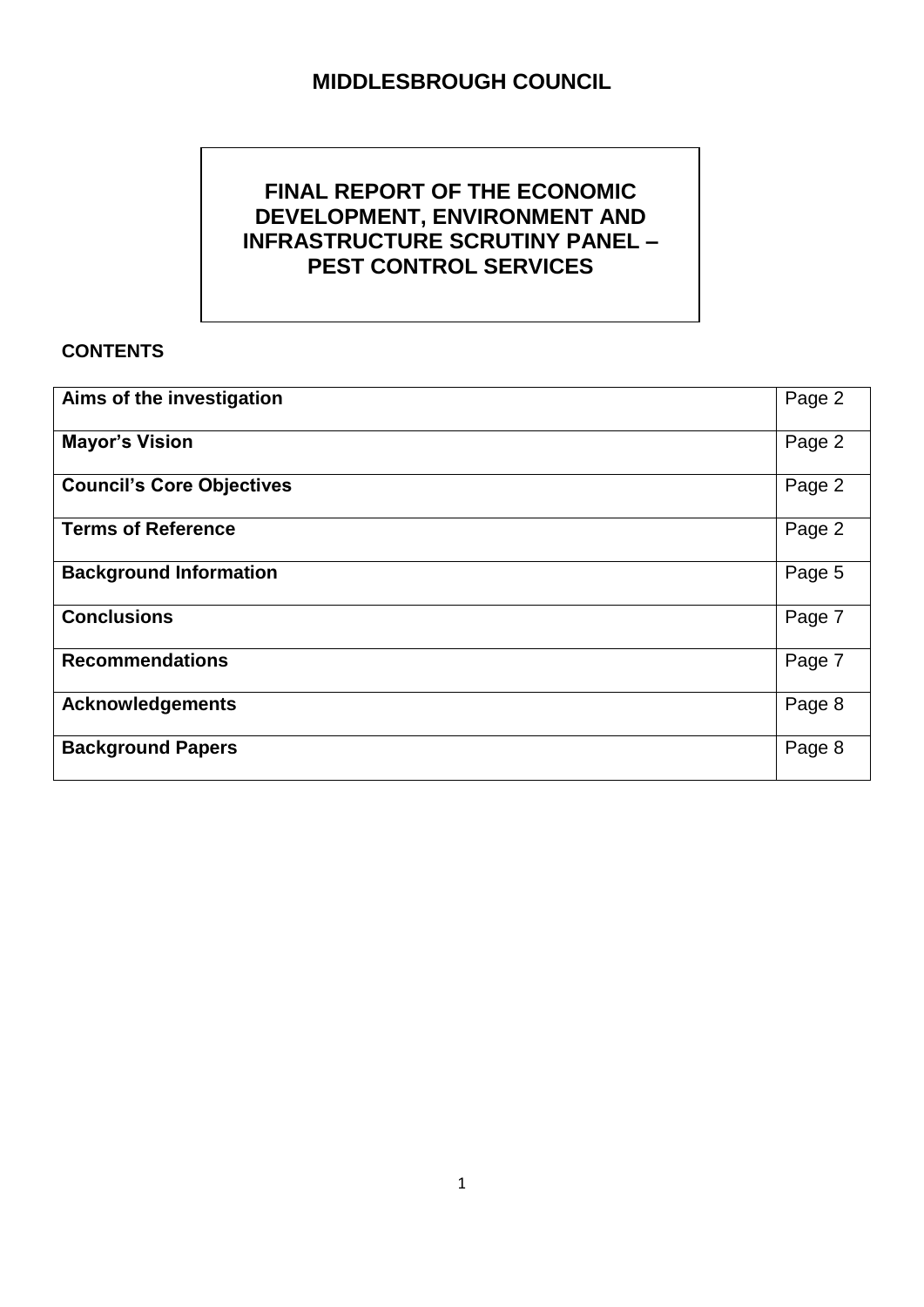#### **AIM OF THE INVESTIGATION**

1. The aim of the investigation was to consider whether the pest control services currently offered by Middlesbrough Council are fit for purpose and to assess whether further income could be achieved by expanding the service.

## **MAYOR'S PRIORITIES**

2. The scrutiny of this topic fits within the following priorities of the Mayor's Priorities:

Quality of Service: We will ensure that we place communities at the heart of what we do, continue to deliver value for money and enhance the reputation of Middlesbrough.

## **COUNCIL'S THREE CORE OBJECTIVES**

- 3. The scrutiny of this topic aligns with the Council's three core objectives as detailed in the Strategic Plan 2021-2024<sup>1</sup>:
	- People working with communities and other public services to improve the lives of our residents.
	- Place securing improvements in Middlesbrough's housing, infrastructure and attractiveness, improving the town's reputation, creating opportunities for local people and improving our finances.
	- Business promoting investment in Middlesbrough's economy and making sure we work as effectively as possible to support our ambitions for People and Place.

## **TERMS OF REFERENCE**

- 4. The terms of reference for the scrutiny panel's short review are:
	- A) To examine the Pest Control Services currently offered by Middlesbrough Council including the resources required to run the service and income achieved.
	- B) To establish the range and cost of pest control services provided by other Tees Valley Councils and local private operators.
	- C) To consider whether expanding Middlesbrough Council's pest control services could provide an additional income stream to the Council.

## **BACKGROUND INFORMATION**

5. A local authority has specific legal powers to take steps to ensure that its area is free from rats and mice. They must take action to destroy rats and mice on their own land and can

**.** 

<sup>1</sup> Middlesbrough Council's Strategic Plan 2021-2024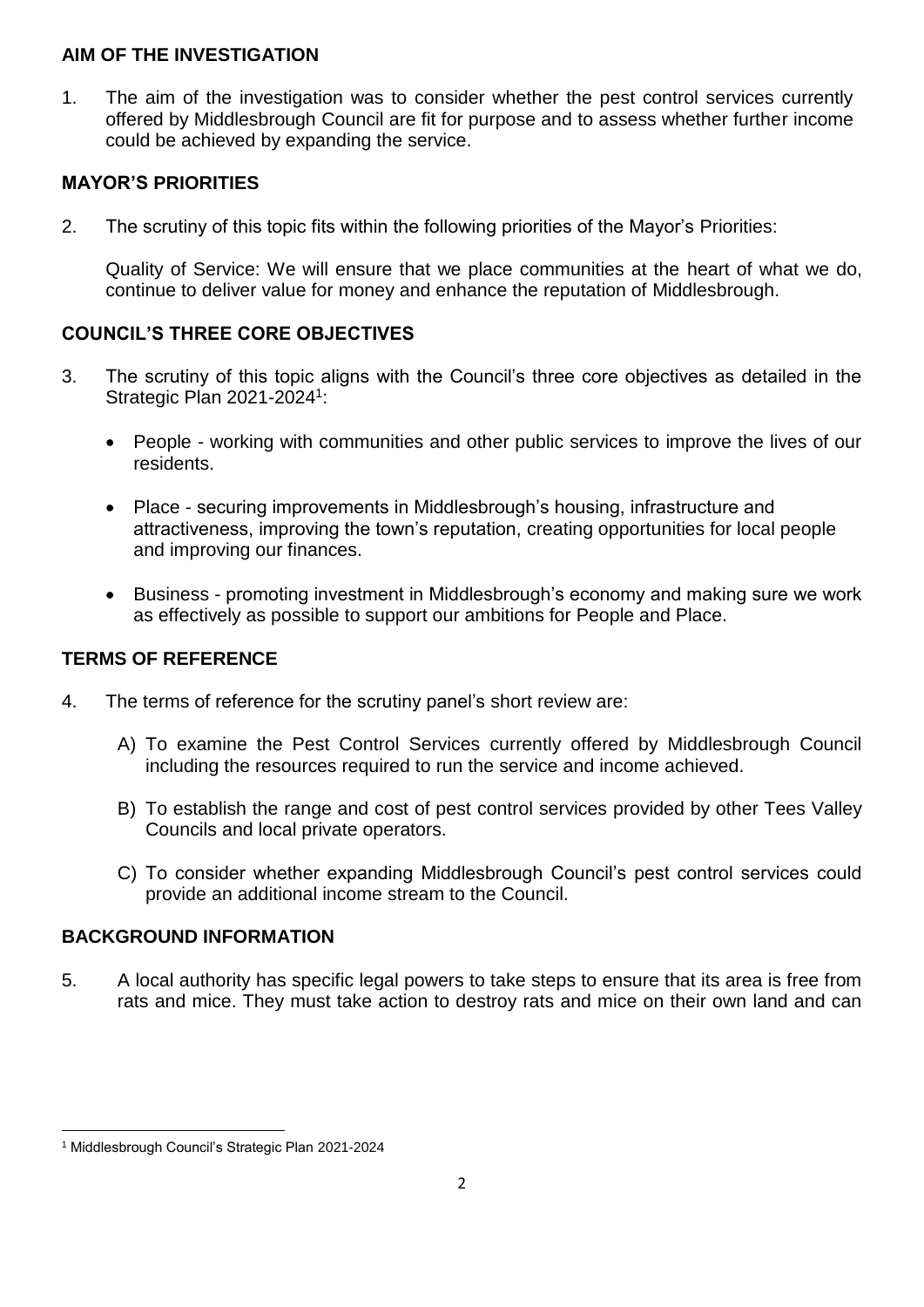serve a notice on an owner or an occupier ordering work to get rid of the problem.<sup>2</sup>

- 6. Middlesbrough Council currently provides pest control services in the following areas:
	- Back Alleys.
	- Council owned open spaces.
	- Council Buildings
	- Commercial Contracts.
	- Thirteen Housing.
- 7. There are four pest control operatives: three permanent full time employees and one agency worker. Seven Area Care staff are trained in rodent control and eleven additional staff are undertaking online pest control training. The rodent control training is a one-day training course.
- 8. Pest Control Technicians have completed the Level 2 Pest Management Level course, awarded by the RSPH (Royal Society for Public Health UK), which enables them to carry out a wider range of activities. This Level 2 qualification is designed to provide an understanding of public health pests and their management. It fulfils the legal requirement relating to the training of pest control technicians as set out in the Control of Pesticides Regulations 1986.<sup>3</sup> The training takes approximately four to six weeks to complete on a day release basis.
- 9. The Council's aim is to build up resilience across departments and enable the Level 2 qualified Pest Control Technicians to focus on the back alleys, contracts, and council owned spaces, whilst the area care staff provide a pest control service to Council buildings and cemeteries.
- 10. The intention is to continue identifying and training additional members of staff from the back alley cleansing and area care teams, as well as building managers, in rodent control. One of the current Pest Control Technicians will also be upskilled to complete the Level 2 qualification to build additional resilience in the team.
- 11. The Council has 70 commercial contracts across Middlesbrough which generates approximately £43K per annum. The number of commercial contracts has decreased during 2020, due to a number of businesses ceasing trading or opting to request pest control as and when needed, rather than having a regular contract. The Council has worked with businesses during the Coronavirus Pandemic to assist where possible, by delaying payments if necessary.
- 12. The team carries out approximately 542 visits per year to a variety of customers including restaurants, fast food takeaways, schools, Middlesbrough College and private businesses.
- 13. The Council also has a joint contract with Durham County Council for Thirteen Group which covers a wide area across the north east. Middlesbrough Council covers Middlesbrough, Redcar, and Saltburn. The income from this contract is approximately

**.** 

<sup>&</sup>lt;sup>2</sup> https://www.citizensadvice.org.uk/housing/repairs-in-rented-housing/repairs-common-problems/repairs-infestations-ofpests-and-vermin/

<sup>3</sup> https://www.rsph.org.uk/qualification/level-2-award-in-pest-management.html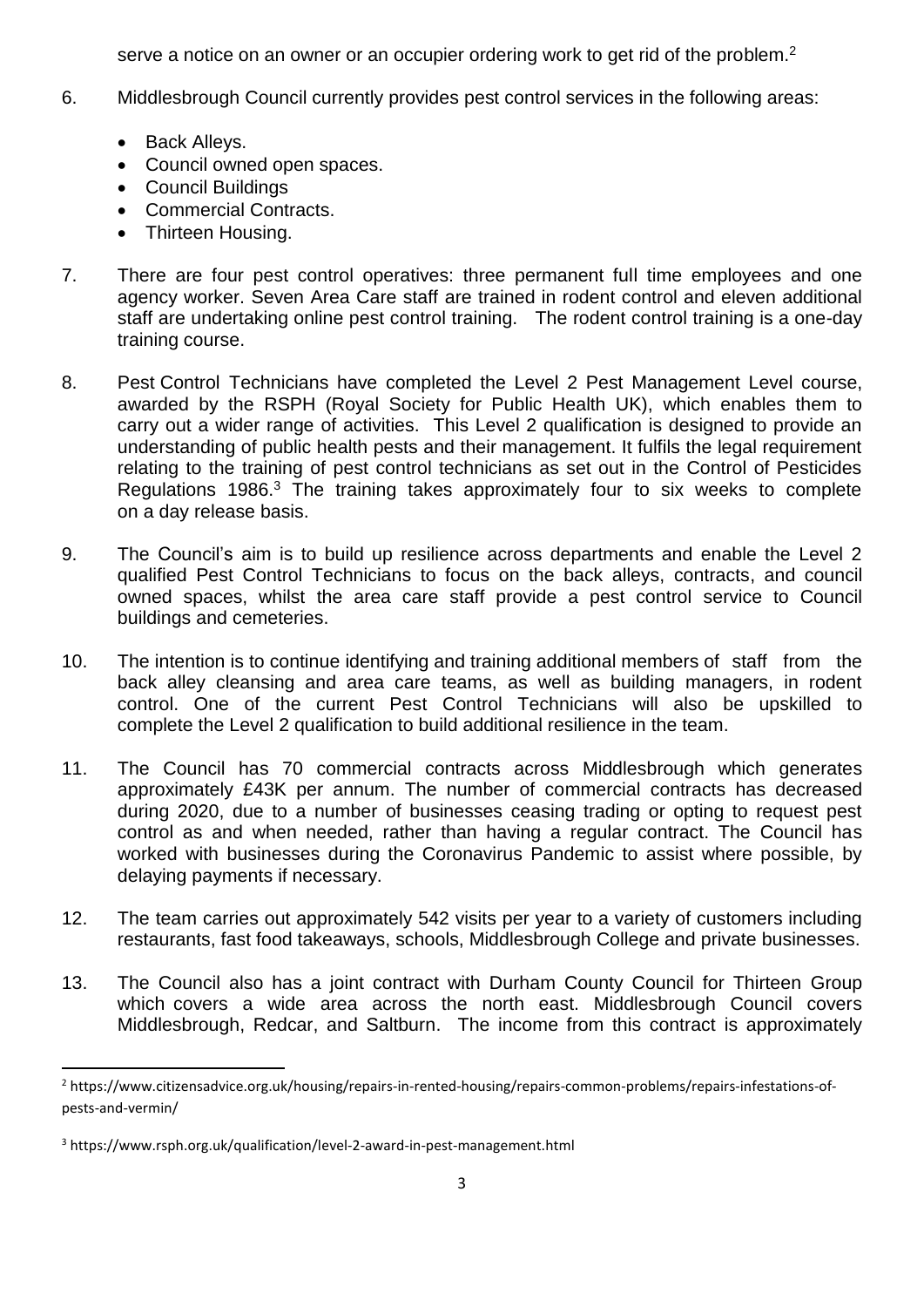£95K, with the total number of jobs completed approximately 1300. Up to four visits per property can be carried out under this contract. Income from the Thirteen contract covers the Council's costs in terms of running the service.

14. Currently Middlesbrough Council does not offer a pest control service to private residential properties across Middlesbrough, although it has provided one in the past. The Council focusses the pest control service on contract work and open spaces.

#### 15. **Tees Valley Councils – Pest Control Services for Domestic Properties**

The Panel ascertained that the other Tees Valley Councils – Stockton On Tees, Darlington, Redcar and Cleveland and Hartlepool, all offer various pest control services to their residents. Some services are free and others are chargeable. Darlington Council does not provide pest control services to commercial businesses and properties.

16. Searches on the websites of Stockton On Tees, Darlington, Redcar and Cleveland and Hartlepool Councils revealed the following information in relation to pest control services Charges:

| <b>Council</b>                              | <b>Free Service</b>                                                             | <b>Chargeable Service</b>                                                                                                                                                | Charge                                                                                                                     |
|---------------------------------------------|---------------------------------------------------------------------------------|--------------------------------------------------------------------------------------------------------------------------------------------------------------------------|----------------------------------------------------------------------------------------------------------------------------|
| <b>Stockton On</b><br>$\text{Tees}^4$       | Rats<br>Mice (indoors only)<br>Cockroaches<br>Bed bugs                          | Ants and flies<br>Bees and wasps<br><b>Biscuit beetles</b><br>Carpet beetles<br>Fleas and mites<br>Moles and squirrels<br>Pigeons<br>Silverfish<br><b>Spider beetles</b> | Subject to required<br>treatment from £35 + VAT                                                                            |
| Darlington <sup>5</sup>                     |                                                                                 | Rats and mice                                                                                                                                                            | £10 (this charge does not<br>apply for council tenants<br>as pest control for mice<br>and rats is included in the<br>rent) |
|                                             |                                                                                 | <b>Insects</b>                                                                                                                                                           | £70.20                                                                                                                     |
| <b>Redcar and</b><br>Cleveland <sup>6</sup> | <b>Pest Control</b><br>officers can offer<br>free advice over<br>the phone on a |                                                                                                                                                                          |                                                                                                                            |

<sup>4</sup> https://www.stockton.gov.uk/our-people/environmental-health/pest-control/

**.** 

<sup>5</sup> https://www.darlington.gov.uk/environment-and-planning/pest-control

<sup>6</sup> https://www.redcar-cleveland.gov.uk/resident/Pages/Pest-Control.aspx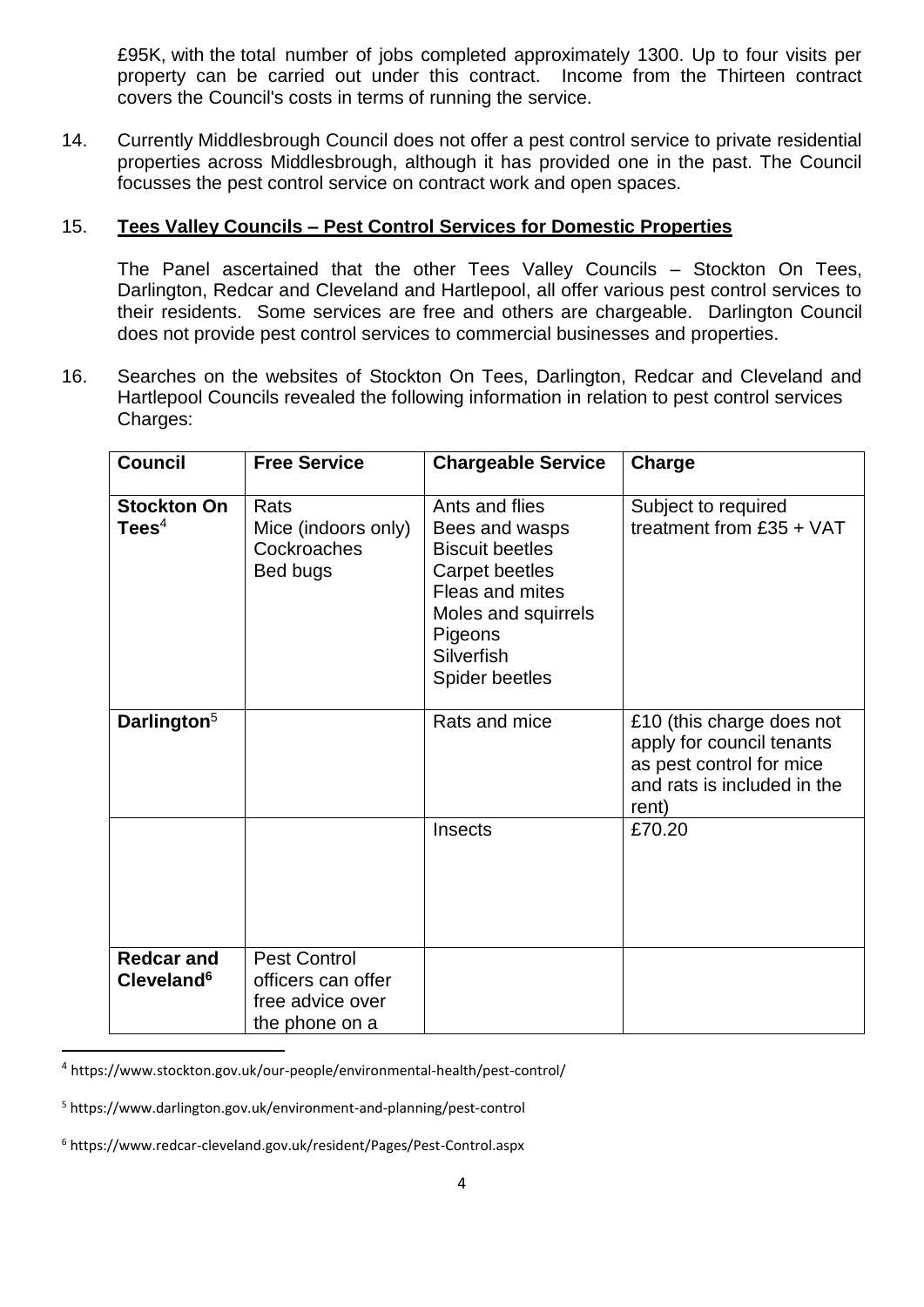|                         | number of different<br>pests                 |                                                                                                             |                                                                                                   |
|-------------------------|----------------------------------------------|-------------------------------------------------------------------------------------------------------------|---------------------------------------------------------------------------------------------------|
|                         |                                              | Rats/Mice                                                                                                   | £83 (up to 2 visits)                                                                              |
|                         |                                              | <b>Bees</b><br>(subject to individual<br>assessment to<br>determine whether<br>treatment can take<br>place) | £83 (up to 2 visits)                                                                              |
|                         |                                              | Wasps                                                                                                       | £83 (up to 2 visits)                                                                              |
| Hartlepool <sup>7</sup> | Free advice and<br>identification<br>service |                                                                                                             |                                                                                                   |
|                         | Rats (if in house)                           |                                                                                                             |                                                                                                   |
|                         |                                              | Rats                                                                                                        | $£40$ – refunded if<br>confirmed rates in house                                                   |
|                         |                                              | Mice                                                                                                        | £80.00 visit $+$ up to 4 Re<br>visits then invoiced for time<br>£40.00 per hours $+$<br>materials |
|                         |                                              | <b>Insects</b>                                                                                              | Advice visit £40.00 if<br>require treatment<br>additional £20.00 charge                           |

17. Redcar and Cleveland Council has recently reduced its pest control team from two to one member of staff who also deals with stray dogs. Whilst Redcar and Cleveland Council offers free advice, it is reported that the take up of treatment option is poor.

#### 18. **Commercial Operators**

1

- 19. Searches on websites of commercial pest control operators revealed that they generally charge according to the type and extent of the pest problem following consultation, rather than offering a set pricing structure. Where prices are quoted online they range from £50 per hour plus materials, to £270 plus VAT, for 3 visits to a rat infestion.
- 20. A Panel member was charged £160 for a commercial operator to treat a garden rat infestation. The Panel member reports that one commercial operator informed him that demand is currently so high he is unable to take on any more work through his website.
- 21. During the first UK lockdown in March 2020 due to the Coronavirus pandemic, 51% \*of British Pest Control Association (BPCA) members reported an increase in rodent activity. In October 2020, 78% of pest controllers polled reported increased rat sightings, with 63% noting a rise in mouse-related incidents.<sup>8</sup>
- 22. There are a number of factors contributing to the rises, one of which is that milder winters are leading to increases in rodent populations. During lockdown people are

<sup>7</sup> https://www.hartlepool.gov.uk/info/20049/pest\_control/435/pest\_control\_service/2

<sup>8</sup> https://bpca.org.uk/News-and-Blog/pestaware-the-impact-of-lockdown-on-pest-control/267047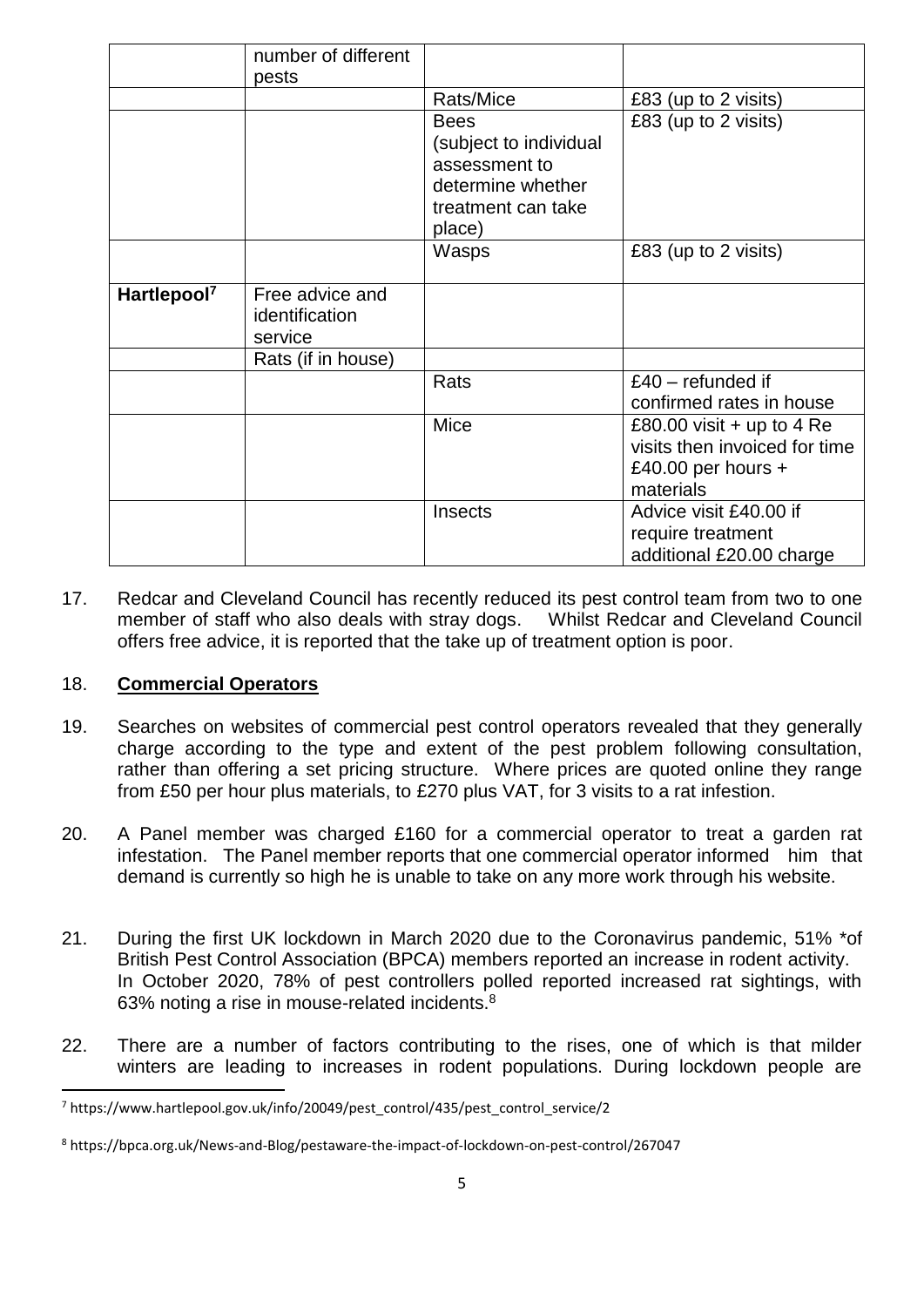spending more time at home and in their gardens, and are putting more food out for birds and other wildlife, which in turn attracts vermin. The most effective rodent control method is to remove food sources, water, and items that provide shelter.

- 23. Other issues include fly tipping, and bag slashing in back alleys. Household rubbish disposed of in bin bags creates a natural food source for rodents. Whilst in Middlesbrough there is a programme of baiting in the alleys, discarded food sources such as pizza boxes are far more attractive to the rodents than poisonous bait.
- 24. Middlesbrough Council previously had a contract with Northumbrian Water to bait the sewers but this is no longer in place. Northumbrian Water state that their responsibility is confined solely to their sewer network and their leaflet "Facts About Rodents"<sup>9</sup> provides the following information:

"*We are committed to working closely with local authorities and our customers to deal with rats…..*

*……When we receive a report of a rodent sighting from a member of the public, we will advise the local authority so that it can consider surface baiting. We will carry out up to three cycles of rodent baiting in manholes within the affected area. A site visit will be carried out after each cycle of baiting to see whether any bait has been taken.*

*If any bait has been taken, we will re-bait the manholes. If after three cycles the bait is still being taken the matter will be referred to one of our technical support advisors to assess whether further investigation, or further baiting, is needed. If we find that the bait has not been taken, this would suggest that either the rodent activity is not sewerbased, or if it was, activity has now stopped. In either case, no further work would be carried out by ourselves."*

- 25. During the last calendar year 2020-2021, Middlesbrough Council served 14 prosecution notices on private homeowners or private rented tenants in relation to pest nuisance.
- 26. Middlesbrough Council does not keep a record of requests for pest control services from residents and no formal complaints about the lack of this service have been received.

## **CONCLUSIONS**

1

27. The scrutiny panel reached the following conclusions in respect of its investigation:

#### **TERM OF REFERENCE A – To examine the Pest Control Services currently offered by Middlesbrough Council including the resources required to run the service and income achieved.**

The Council has 70 commercial contracts across Middlesbrough which generates approximately £43K per annum. The Council also has a joint contract with Durham County Council for Thirteen

<sup>9</sup> Facts About Rodents – Northumbrian Water Fact Sheet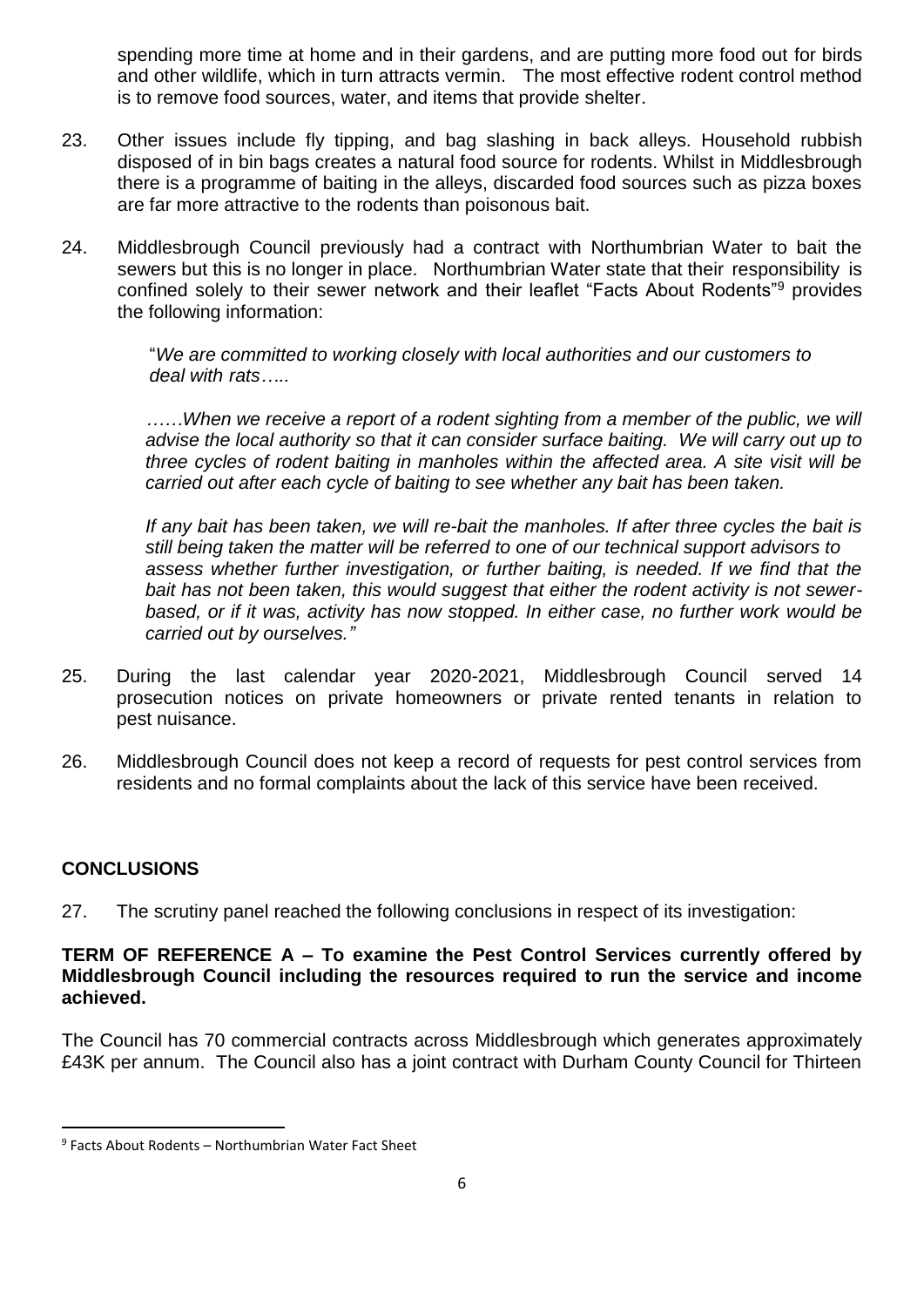Group and the income from this contract is approximately £95K. The income achieved from the Thirteen contract covers the Council's costs in terms of running the service.

#### **TERM OF REFERENCE B – To establish the range and cost of pest control services provided by other Tees Valley Councils and local private operators.**

The costs of pest control services offered by the Tees Valley Councils varies, ranging from a free service up to £83, depending on the type of pests and number of visits required. Commercial Operators' fees are similarly varied and appear generally more expensive.

#### **TERM OF REFERENCE C – To consider whether expanding Middlesbrough Council's pest control services could provide an additional income stream to the Council.**

Unlike the other four Tees Valley Authorities, Middlesbrough Council does not currently offer any pest control services to private residents. Anecdotal evidence gathered indicates that there is an increasing rodent problem in Middlesbrough. However, as the Council does not record service requests for pest control services from private residents, it is difficult to ascertain the extent of the problem or the likelihood of take-up of any such Council service by residents.

### **RECOMMENDATIONS**

28. Following the submitted evidence, and based on the conclusions above, the Economic Development, Environment and Infrastructure Scrutiny Panel's recommendations for consideration by the Executive are as follows:

1. Consideration be given to Middlesbrough Council offering a low cost Pest Control Service to residential properties and whether this would provide an additional income stream to the service area.

2. Investigate whether an amount could be included within the Council Tax charge to provide a pest control service to private residents without any additional fee.

3. Promote educational messages about good house-keeping to prevent vermin infestations through the LoveMiddlesbrough magazine.

#### **ACKNOWLEDGEMENTS**

29. The Economic Development, Environment and Infrastructure Scrutiny Panel would like to thank the following for their assistance with its work:

G Field, Director, Environment and Community Services.

J Ingledew, Bereavement Services Manager, Redcar and Cleveland Borough Council.

D Lumsden, Pest Control Technician.

A Mace, Head of Environment Services.

P Shaw, Operations Manager, Recycling and Education.

A Wilson, Pest Control Technician.

## **BACKGROUND PAPERS**

30. The following sources were consulted or referred to in preparing this report:

Informal meeting with Pest Control Technicians on 9 December 2020.